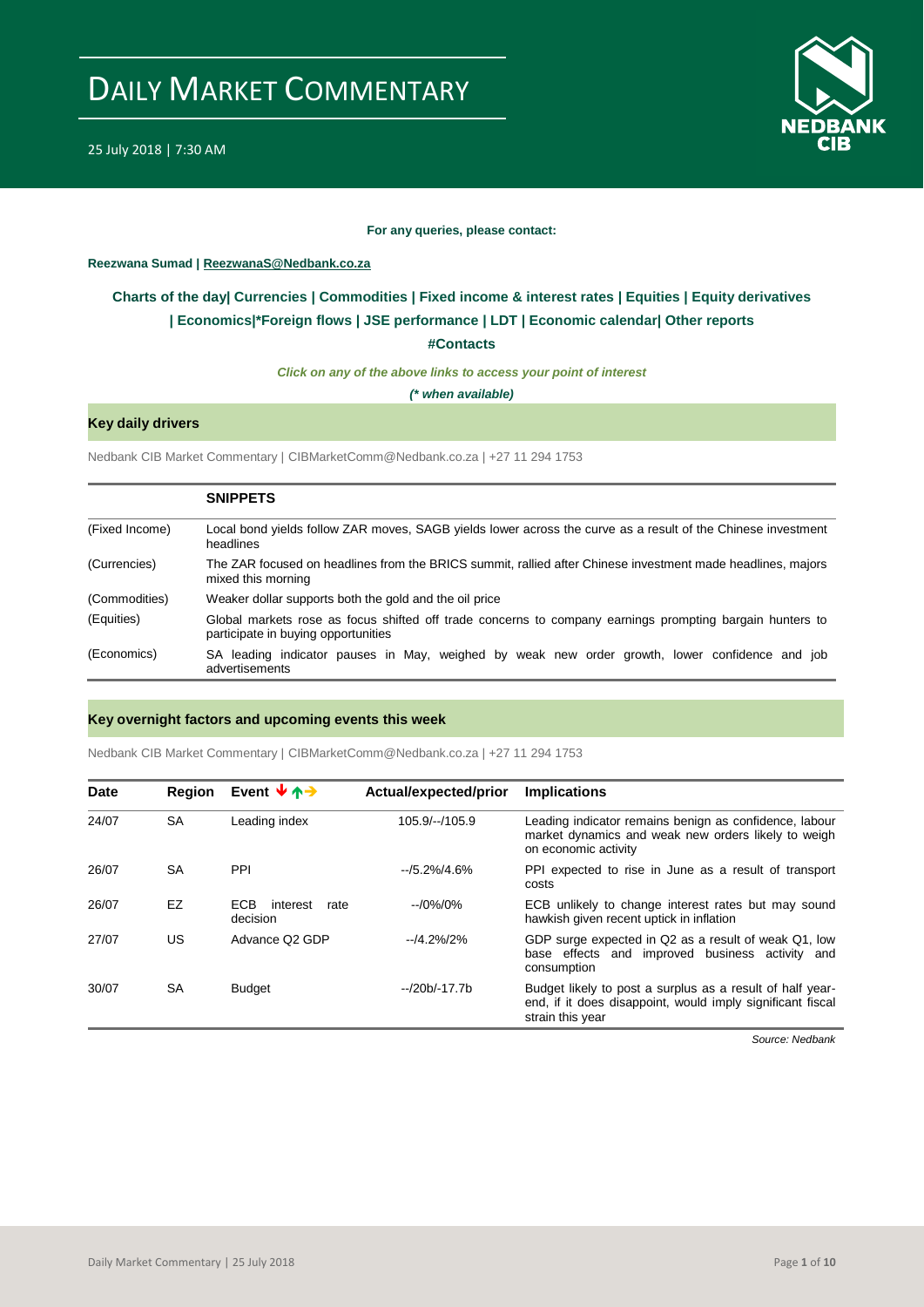

# <span id="page-1-0"></span>**Fixed income and interest rates [back to top](#page-0-0) back to top**

Bond flow sales |+2711 535 4021 | Corporate Money Markets | +2711 535 4007 | Business Bank Money Markets | +2711 535 4006

|                                 |                   | Δ              | Δ                | $\Delta$   | Δ        | <b>MTD</b> trend |
|---------------------------------|-------------------|----------------|------------------|------------|----------|------------------|
| <b>Bonds</b>                    | Last price        | 1 <sub>d</sub> | <b>MTD</b>       | <b>YTD</b> | 12Month  |                  |
|                                 | %                 | bps            | bps              | bps        | bps      |                  |
| R204-0.4 yrs                    | 6.70              | $-1.90$        | $-1.90$          | $-36.30$   | $-44.50$ | ⊕                |
| R208-2.7 yrs                    | 7.73              | 0.25           | $-6.95$          | 17.45      | 28.25    | ⇓                |
| R186-8.4 yrs                    | 8.71              | 0.00           | $-12.40$         | 12.30      | 18.60    | ⇓                |
| R2048-29.6 yrs                  | 9.64              | $-0.10$        | $-3.40$          | $-7.80$    | $-11.90$ | ⊕                |
| US 10 yr                        | 2.93              | $-1.48$        | 7.36             | 52.84      | 59.84    | ⇑                |
| <b>UK 10 yr</b>                 | 1.28              | 0.40           | $-0.20$          | 8.60       | 8.80     | ⇓                |
| German 10 yr                    | 0.40              | $-0.90$        | 9.50             | $-3.00$    | $-11.10$ | ↑                |
| Japan 10 yr                     | 0.07              | $-1.30$        | 3.70             | 2.50       | $-0.30$  | ⇑                |
|                                 |                   | $\Lambda$      | $\Lambda$        | Δ          | Δ        | <b>MTD</b> trend |
| <b>Money Market</b>             | <b>Last price</b> | 1 <sub>d</sub> | <b>MTD</b>       | <b>YTD</b> | 12Month  |                  |
|                                 | %                 | bps            | bps              | bps        | bps      |                  |
| SA reporate                     | 6.50              | 0.00           | 0.00             | $-25.00$   | $-25.00$ | ⇛                |
| SA prime rate                   | 10.00             | 0.00           | 0.00             | $-25.00$   | $-25.00$ | ⇛                |
| SA CPI (MTD = previous month)   | 4.60              |                | 20.00            | $-10.00$   | $-50.00$ | ↑                |
| SA 3m JIBAR                     | 6.96              | 0.00           | 0.00             | $-20.00$   | $-12.50$ | ⇛                |
| SA3m NCD                        | 6.95              | 0.00           | $-1.25$          | $-20.00$   | $-15.00$ | ⇓                |
| SA6m NCD                        | 7.53              | 0.00           | 8.75             | $-7.50$    | 5.00     | ↟                |
| SA12m NCD                       | 8.13              | 0.00           | 0.00             | 22.50      | 35.00    |                  |
| US 3m LIBOR                     | 2.33              | $-0.04$        | $-0.09$          | 64.06      | 102.10   | ⇓                |
| UK3mLIBOR                       | 0.78              | 0.79           | 10.81            | 26.12      | 49.29    | ↟                |
| Japan 3m LIBOR                  | $-0.04$           | 0.43           | 0.90             | $-1.18$    | $-3.00$  | ⇑                |
| Source: Bloomberg & Nedbank CIB | Time              |                | 2018/07/25 07:29 |            |          |                  |

| <b>FRAs and Swaps</b>            | Last price | Δ<br>1 <sub>d</sub> | Δ<br><b>MTD</b> | Δ<br><b>YTD</b> | Δ<br>12Month | <b>MTD</b> trend |
|----------------------------------|------------|---------------------|-----------------|-----------------|--------------|------------------|
|                                  | %          | bps                 | bps             | bps             | bps          |                  |
| 3X6 FRA                          | 7.05       | 0.00                | $-1.00$         | 16.00           | 16.00        | ⊕                |
| 6X9 FRA                          | 6.86       | 0.00                | 4.00            | 3.00            | 4.00         | ⇑                |
| 9X12 FRA                         | 7.32       | 0.00                | 2.00            | 53.00           | 68.00        | ⇑                |
| 18X21 FRA                        | 7.57       | 0.00                | 1.00            | 59.00           | 84.00        | ⇑                |
| SA 2yr Swap                      | 7.32       | 0.07                | 1.28            | 39.09           | 54.77        | ⇑                |
| SA 3yr Swap                      | 7.47       | 0.20                | $-1.80$         | 41.70           | 59.20        | ⇓                |
| SA 5yr Swap                      | 7.73       | 0.00                | $-7.00$         | 39.50           | 55.00        | ⇓                |
| SA 10yr Swap                     | 8.18       | 0.00                | $-12.50$        | 25.00           | 37.00        | ⇓                |
| SA 15yr Swap                     | 8.43       | 0.00                | $-14.00$        | 27.00           | 39.75        | ⊕                |
|                                  |            |                     |                 |                 |              |                  |
|                                  |            | Δ                   | $\Delta$        | Δ               | Δ            | <b>MTD</b> trend |
| <b>Spreads</b>                   | Last price | 1 <sub>d</sub>      | <b>MTD</b>      | <b>YTD</b>      | 12Month      |                  |
|                                  | %          | bps                 | bps             | bps             | bps          |                  |
| 2v10v                            | $-0.85$    | 0.07                | 13.78           | 14.09           | 17.77        | ⇑                |
| 3v10v                            | $-0.71$    | 0.20                | 10.70           | 16.70           | 22.20        | ⇑                |
| R186-R204                        | 2.01       | 1.90                | $-10.50$        | 48.60           | 63.10        | ⇓                |
| R2048-R186                       | 0.92       | $-0.10$             | 9.00            | $-20.10$        | $-30.50$     | ⇑                |
| 5y-R186                          | $-0.99$    | $-0.00$             | 5.40            | 27.20           | 36.40        | ⇑                |
| 10y-R186                         | $-0.54$    | $-0.00$             | $-0.10$         | 12.70           | 18.40        | ⇓                |
| 15y-R186                         | $-0.28$    | $-0.00$             | $-1.60$         | 14.70           | 21.15        | ⇓                |
| SA 5yr CDS spread - basis points | 180.50     | $-5.89$             | $-28.96$        | 23.55           | $-11.51$     | ⊕                |

#### **US 10 year yield**

#### **SA 10 year yield**



*Source: Bloomberg, Nedbank*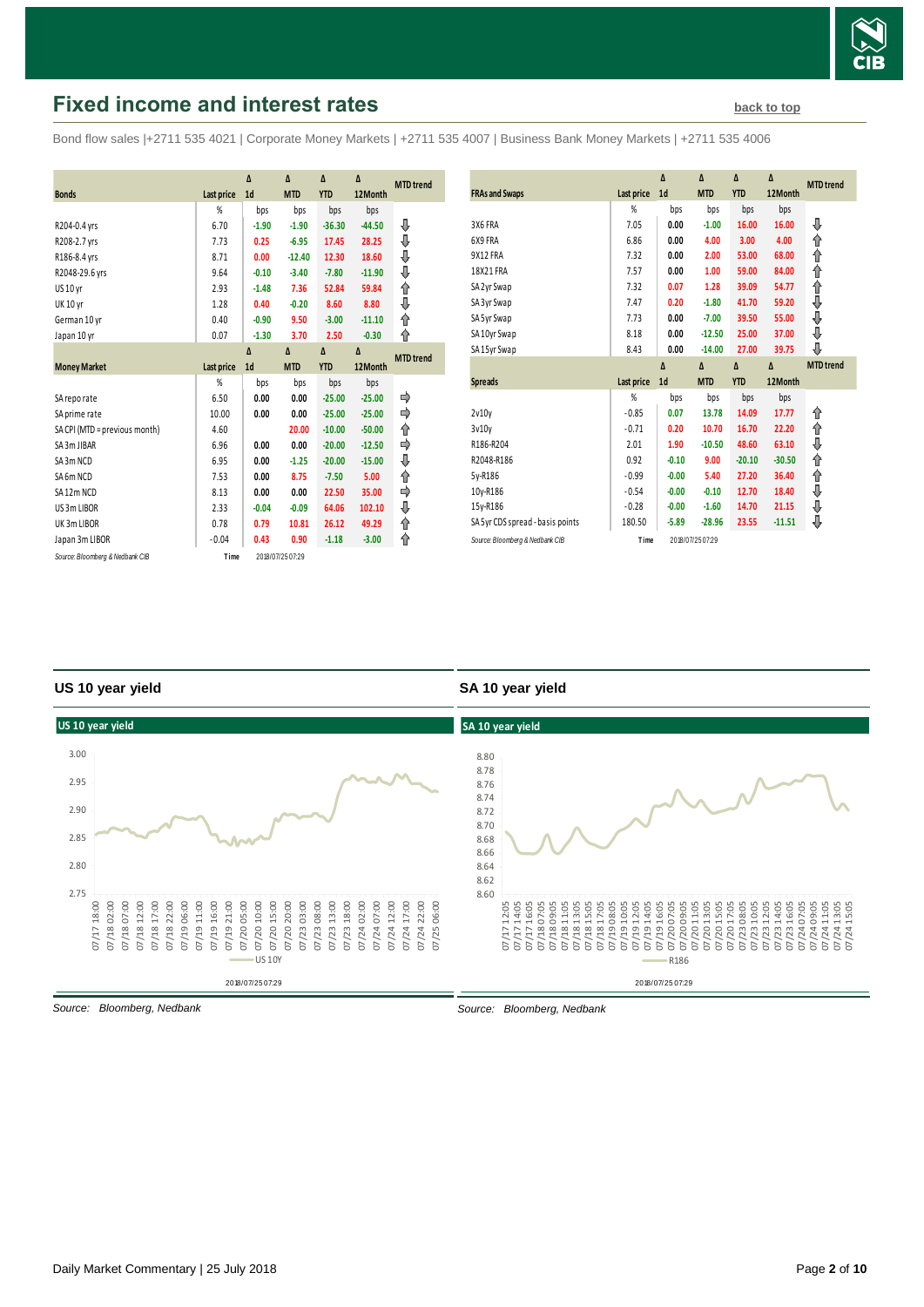

### <span id="page-2-0"></span>**Currencies [back to top](#page-0-0)**

Business Banking FX | +27 11 535 4003 | Corporate FX | +2711 535 4002 | Institutional FX | +2711 535 4005

- The local session opened with the rand trading around the 13.50 level, real flows were limited, news that China had committed to significant investment into SA, as well as loans to Eskom provided the catalyst for a significant recovery in the local unit, trading to a best level of 13.2825 on the day , closing the day trading at 13.3400.
- After a subdued overnight session, this morning the rand currently trading at 13.3050, EURZAR trading at 15.5415 and GBPZAR at 17.4905.
- International markets were also subdued, EURUSD continuing to trade around the 1.1700 pivot and GBPUSD around the 1.3100 level, this morning the euro trading unchanged from the same time yesterday at 1.1680.
- This morning gold is trading marginally firmer from the same time yesterday, currently at 1225.00.
- Data releases scheduled for today, locally no releases, but the BRICS summit is being hosted in Sandton, from Europe we have French CPI, German IFO and Eurozone M3 money supply, from the U.S mortgage applications and new homes sales and the ECBs Juncker meets Trump.
- The rand has benefitted in the wake of the aforementioned headlines, performing admirably despite the prevailing global uncertainty, comments from the ruling party regarding Eskom being split into three business as well as using the PIC as an investment vehicle, and possible headlines from the BRICS summit likely to dominate today.
- Possible trading range in the rand today 13.1500 to 13.5000

|                                 |                   | $%$ $\Delta$ | $%$ $\Delta$     | $%$ $\Delta$ | $% \Lambda$  | <b>MTD</b> trend | <b>USD trend</b>    |
|---------------------------------|-------------------|--------------|------------------|--------------|--------------|------------------|---------------------|
| <b>Majors</b>                   | <b>Last price</b> | $-1d$        | <b>MTD</b>       | <b>YTD</b>   | 12Month      |                  |                     |
| GBPUSD                          | 1.31              | 0.08         | $-0.44$          | $-2.69$      | 0.85         | ⇩                | USD strength        |
| <b>EURUSD</b>                   | 1.17              | 0.02         | 0.00             | $-2.67$      | 0.27         |                  | <b>USD</b> weakness |
| <b>USDJPY</b>                   | 111.21            | $-0.06$      | 0.40             | 1.33         | $-0.39$      | ↟                | USD strength        |
| <b>USDAUD</b>                   | 1.35              | 0.17         | 0.04             | 5.46         | 7.38         | ⇑                | USD strength        |
|                                 |                   | $%$ $\Delta$ | $%$ $\Delta$     | $%$ $\Delta$ | $%$ $\Delta$ | <b>MTD</b> trend | <b>ZAR</b> trend    |
| <b>Rand crosses</b>             | <b>Last price</b> | $-1d$        | <b>MTD</b>       | <b>YTD</b>   | 12Month      |                  |                     |
| <b>USDZAR</b>                   | 13.29             | $-0.15$      | $-3.30$          | 6.81         | 1.87         | ⇩                | ZAR strength        |
| GBPZAR                          | 17.47             | $-0.06$      | $-3.76$          | 4.29         | 2.69         | ⇩                | ZAR strength        |
| <b>EURZAR</b>                   | 15.52             | $-0.13$      | $-3.30$          | 4.31         | 2.12         | ⇓                | ZAR strength        |
| <b>AUDZAR</b>                   | 9.84              | $-0.31$      | $-3.35$          | 1.75         | $-5.35$      | ⇩                | ZAR strength        |
| ZARJPY                          | 8.37              | 0.09         | 3.61             | $-7.86$      | $-2.28$      | ⇑                | ZAR strength        |
|                                 |                   | $%$ $\Delta$ | $%$ $\Delta$     | $%$ $\Delta$ | $%$ $\Delta$ | <b>MTD</b> trend | <b>ZAR</b> trend    |
| <b>African FX</b>               | <b>Last price</b> | $-1d$        | <b>MTD</b>       | <b>YTD</b>   | 12Month      |                  |                     |
| ZARMWK (Malawian kwacha)        | 54.64             | 0.28         | 3.44             | $-7.24$      | $-1.85$      | ⇑                | ZAR strength        |
| ZARBWP (Botswana pula)          | 0.77              | 0.10         | 2.37             | $-2.59$      | $-0.96$      | ⇑                | ZAR strength        |
| ZARKES (Kenyan shilling)        | 7.57              | 0.14         | 2.87             | $-10.21$     | $-5.43$      | ⇑                | ZAR strength        |
| ZARMUR (Mauritian rupee)        | 2.59              | 1.17         | 2.21             | $-5.37$      | $-2.22$      | ⇑                | ZAR strength        |
| ZARNGN (Nigerian naira)         | 27.06             | 0.15         | 2.87             | $-7.39$      | 10.66        | ⇑                | ZAR strength        |
| ZARGHS (Ghanian cedi)           | 0.36              | $-1.59$      | 2.57             | $-2.24$      | 5.40         | ⇑                | ZAR strength        |
| ZARZMW (Zambian kwacha)         | 0.74              | 0.15         | 2.08             | $-8.34$      | 8.46         | ⇑                | ZAR strength        |
| ZARMZN (Mozambican metical)     | 4.37              | 0.13         | 1.50             | $-8.31$      | $-7.22$      | ⇑                | ZAR strength        |
| Source: Bloomberg & Nedbank CIB | Time              |              | 2018/07/25 07:29 |              |              |                  |                     |

*\*Please note that the sign on the % change reflects the change on the headline number. The narrative indicates the trend direction over the month. For trade in any of these currencies, contact our FX dealing desks*



#### **EUR/USD**



**USDZAR**

*Source: Bloomberg, Nedbank*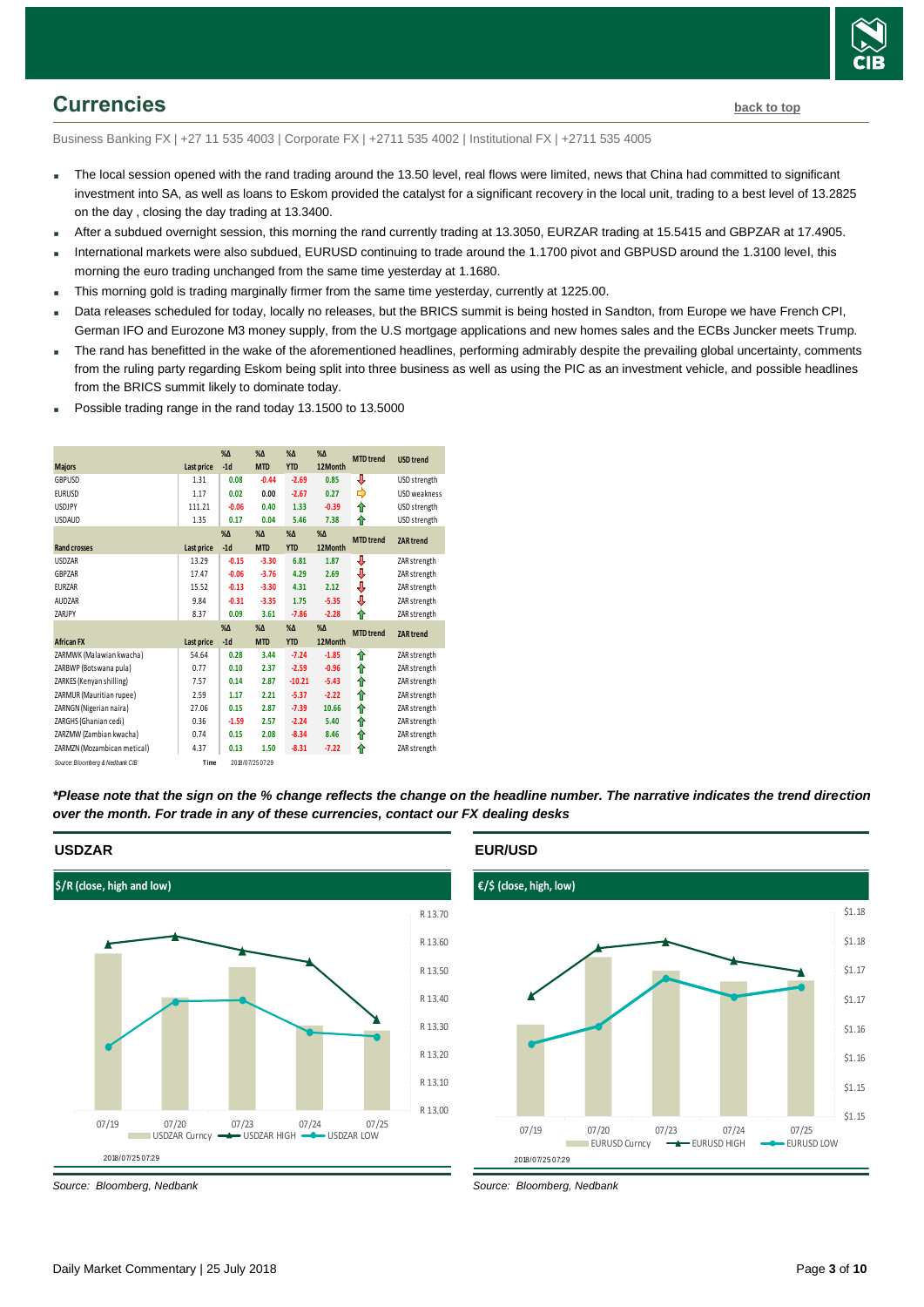

# <span id="page-3-0"></span>**Commodities [back to top](#page-0-0)**

Nedbank CIB Market Commentary | CIBMarketComm@Nedbank.co.za | +27 11 294 1753| +27 11 535 4038

- Oil prices rose for a second day on Wednesday after industry group data showed U.S. crude inventories fell more than expected last week, easing worries about oversupply that had dragged on markets in recent sessions. U.S. Crude inventories fell by 3.2 million barrels in the week to July 20 to 407.6 million barrels, compared with analyst expectations for a decrease of 2.3 million barrels.
- Gold steady before President Donald Trump's meeting with European Commission President Jean-Claude Juncker. Bullion for immediate delivery -0.04% to \$1,224.01/oz, Silver +0.1% to \$15.4849/oz, Platinum +0.2% to \$834.85/oz, Palladium flat at \$915.29/oz. Most base metals higher.

#### Source: Bloomberg

|                                 |            | $% \Delta$ | $\%$ $\Delta$    | %Δ         | $\% \Delta$ | <b>MTD</b> trend |
|---------------------------------|------------|------------|------------------|------------|-------------|------------------|
| <b>Commodities</b>              | Last price | $-1d$      | <b>MTD</b>       | <b>YTD</b> | 12Month     |                  |
| Brent near future (\$)          | 73.90      | 0.63       | $-6.97$          | 10.51      | 47.21       | J                |
| WTI crude (\$)                  | 68.70      | 0.26       | $-7.35$          | 13.70      | 43.45       | J                |
| Gold spot (\$)                  | 1225.03    | $-0.02$    | $-2.20$          | $-5.97$    | $-2.08$     | J                |
| Platinum spot (\$)              | 835.26     | 0.26       | $-2.12$          | $-10.02$   | $-10.12$    | J                |
| SA white maize spot (R)         | 2092.00    | $-0.90$    | 1.75             | 10.11      | 16.09       | 11               |
| Source: Bloomberg & Nedbank CIB | Time       |            | 2018/07/25 07:29 |            |             |                  |



*Source: Bloomberg, Nedbank*



**Platinum vs Gold**

*Source: Bloomberg, Nedbank*

#### **Brent Crude vs West Texas Intermediate**

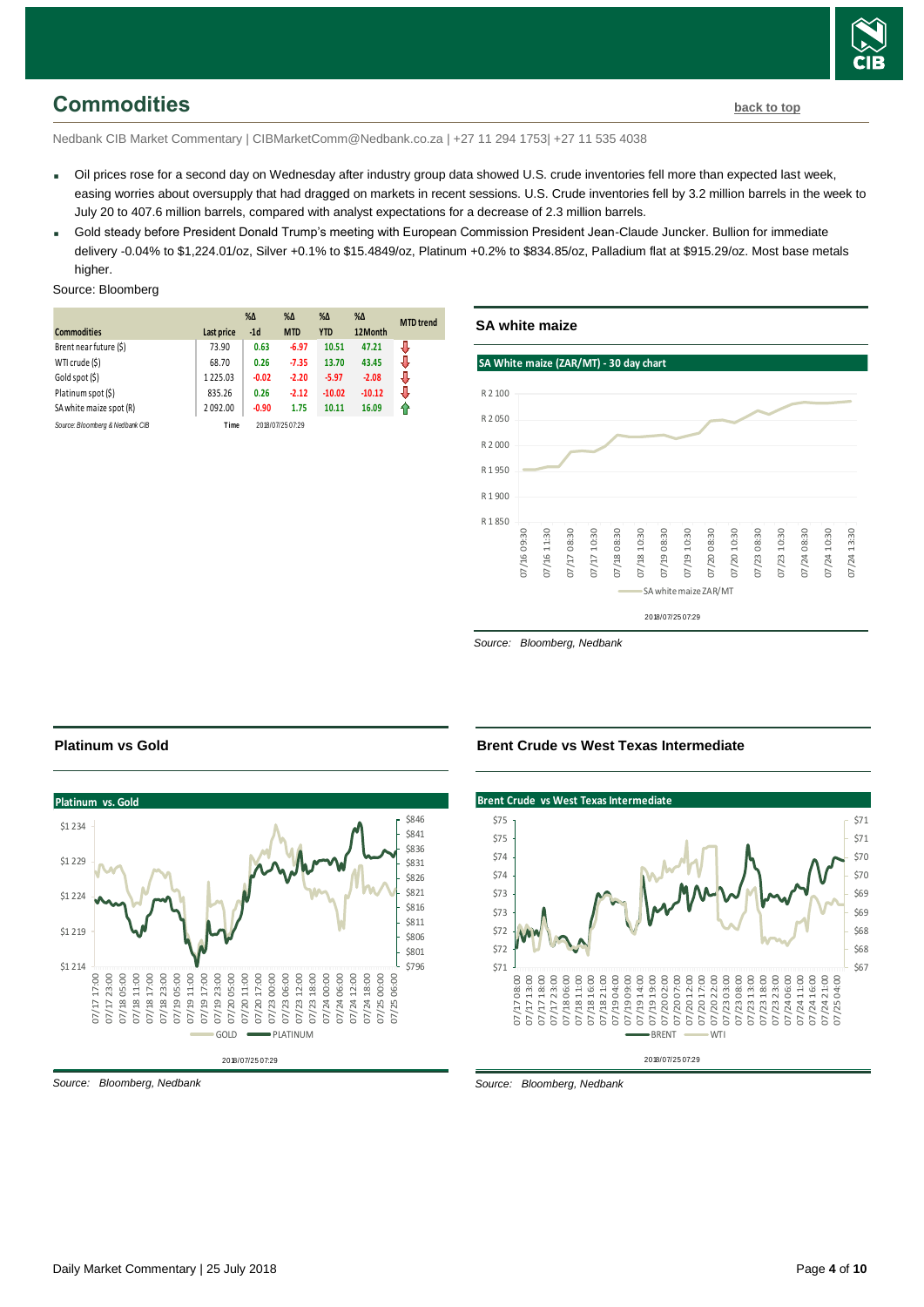

## <span id="page-4-0"></span>**Equities [back to top](#page-0-0)**

Cash equities | +2711 535 4030/31

#### **South Africa**

- The JSE tracked Asian markets higher with the All Share up 9 tenths of a percent and the Top40 gaining a percent.
- Diversified miners benefitted from stronger commodities prices.
- Vodacom fell over 2.5% with shareholders responding to a trading statement that showed that local revenue grow by 4.9% in the quarter to end June 2018.
- Value traded was R19.1bn and the rand was at R to the dollar.

#### **UK/Europe**

- **European markets ended a 3 day losing streak posting strong gains.**
- The European trading session was characterised by PMI data coming out for France & Germany. The former posted slower growth while the private sector activity for the latter expanded at the fastest pace in 5 months in July.
- Commodity prices traded higher pushing shares with exposure to metals to the highest level in more than a year.
- The DAX & CAC both advanced over a percent while the FTSE gained 7 tenths of a percent.

#### **USA**

- U.S. markets ended mostly higher. The DOW & S&P rose 8 tenths of a percent and half a percent respectively while the Nasdaq ended flat.
- Energy, industrial and finance counters led gains while consumer stocks lagged.
- Alphabet Inc. helped markets get off to a positive start after reporting better than expected earnings, the share closed over 3.5% higher.

#### **Asia**

- Asian markets are mixed this morning.
- At the time of writing the Nikkei was up 4 tenths of a percent on the back of stronger utilities and basic materials.
- Energy and industrial shares pushed the Hang Seng up 6 tenths of a percent.
- The ASX dropped a tenth of a percent and the Shanghai Composite traded lower after posting significant gains over the previous 3 days.

<span id="page-4-1"></span>

|                                 |            | $% \Delta$ | $% \Delta$       | $% \Delta$    | $% \Delta$    | 2017        |                  |
|---------------------------------|------------|------------|------------------|---------------|---------------|-------------|------------------|
| <b>Developed Markets</b>        | Last price | $-1d$      | <b>MTD</b>       | <b>YTD</b>    | 12Month       | Performance | <b>MTD</b> trend |
| Dow Jones                       | 25 24 1.94 | 0.79       | 4.00             | 2.11          | 16.79         | 24.33       | ⇑                |
| Nasdag                          | 7840.77    | $-0.01$    | 4.40             | 13.58         | 22.28         | 27.16       | ⇑                |
| S&P 500                         | 2820.40    | 0.48       | 3.75             | 5.49          | 13.86         | 18.42       | ⋔                |
| DJ Eurostoxx 50                 | 3483.31    | 0.85       | 2.58             | $-0.59$       | 0.28          | 5.70        | ⇑                |
| DAX                             | 12 689.39  | 1.12       | 3.12             | $-1.77$       | 3.47          | 11.51       | ⇑                |
| CAC                             | 5434.19    | 1.04       | 2.08             | 2.29          | 5.29          | 8.43        | ⇑                |
| <b>FTSE</b>                     | 7709.05    | 0.70       | 0.94             | 0.28          | 3.69          | 7.10        | ⇑                |
| ASX200                          | 6246.30    | $-0.31$    | 0.83             | 2.99          | 9.08          | 6.42        | ⇑                |
| Nikkei 225                      | 22593.84   | 0.37       | 1.30             | $-0.75$       | 13.22         | 16.18       | ⋔                |
| MSCI World                      | 2151.08    | 0.54       | 2.96             | 2.26          | 9.72          | 19.65       | ⋔                |
|                                 |            | $% \Delta$ | $\%$ $\Delta$    | $\%$ $\Delta$ | $\%$ $\Delta$ | 2017        |                  |
| <b>Emerging Markets</b>         | Last price | $-1d$      | <b>MTD</b>       | <b>YTD</b>    | 12Month       | Performance | <b>MTD</b> trend |
| Hang Seng                       | 28872.96   | 0.73       | $-0.28$          | $-3.50$       | 7.53          | 35.19       | J                |
| Shanghai                        | 2906.97    | 0.05       | 2.09             | $-12.10$      | $-10.38$      | 5.46        | ⇑                |
| Brazil Bovespa                  | 79 154.98  | 1.49       | 8.79             | 3.60          | 20.54         | 28.22       | ⇑                |
| India - NSE                     | 36 836.70  | 0.03       | 3.99             | 8.16          | 14.30         | 27.91       | ⇑                |
| Russia Micex                    | 2278.30    | 0.75       | $-0.77$          | 7.99          | 18.43         | $-7.69$     | ₩                |
| <b>MSCI</b> Emerging            | 1080.38    | 1.02       | 1.02             | $-6.74$       | 1.76          | 34.35       | ⇑                |
|                                 |            | $% \Delta$ | %Δ               | $% \Delta$    | $% \Delta$    | 2017        |                  |
| <b>SA Indices</b>               | Last price | $-1d$      | <b>MTD</b>       | <b>YTD</b>    | 12Month       | Performance | <b>MTD</b> trend |
| JSE All Share                   | 57054.84   | 0.88       | $-0.97$          | $-4.12$       | 4.69          | 17.47       | ⇩                |
| Top 40                          | 50 989.64  | 1.01       | $-1.02$          | $-2.94$       | 5.74          | 19.66       | ₩                |
| Resi 10                         | 40 805.94  | 2.64       | $-3.14$          | 12.43         | 23.88         | 13.03       | ⇩                |
| Indi 25                         | 74 254.60  | 0.21       | $-1.44$          | $-6.11$       | $-0.34$       | 23.03       | ⇩                |
| Fini 15                         | 16619.97   | 1.22       | 2.98             | $-7.01$       | 9.84          | 18.54       | ⇑                |
| Source: Bloomberg & Nedbank CIB | Time       |            | 2018/07/25 07:29 |               |               |             |                  |

#### **Short-term performance of SA equity indices**

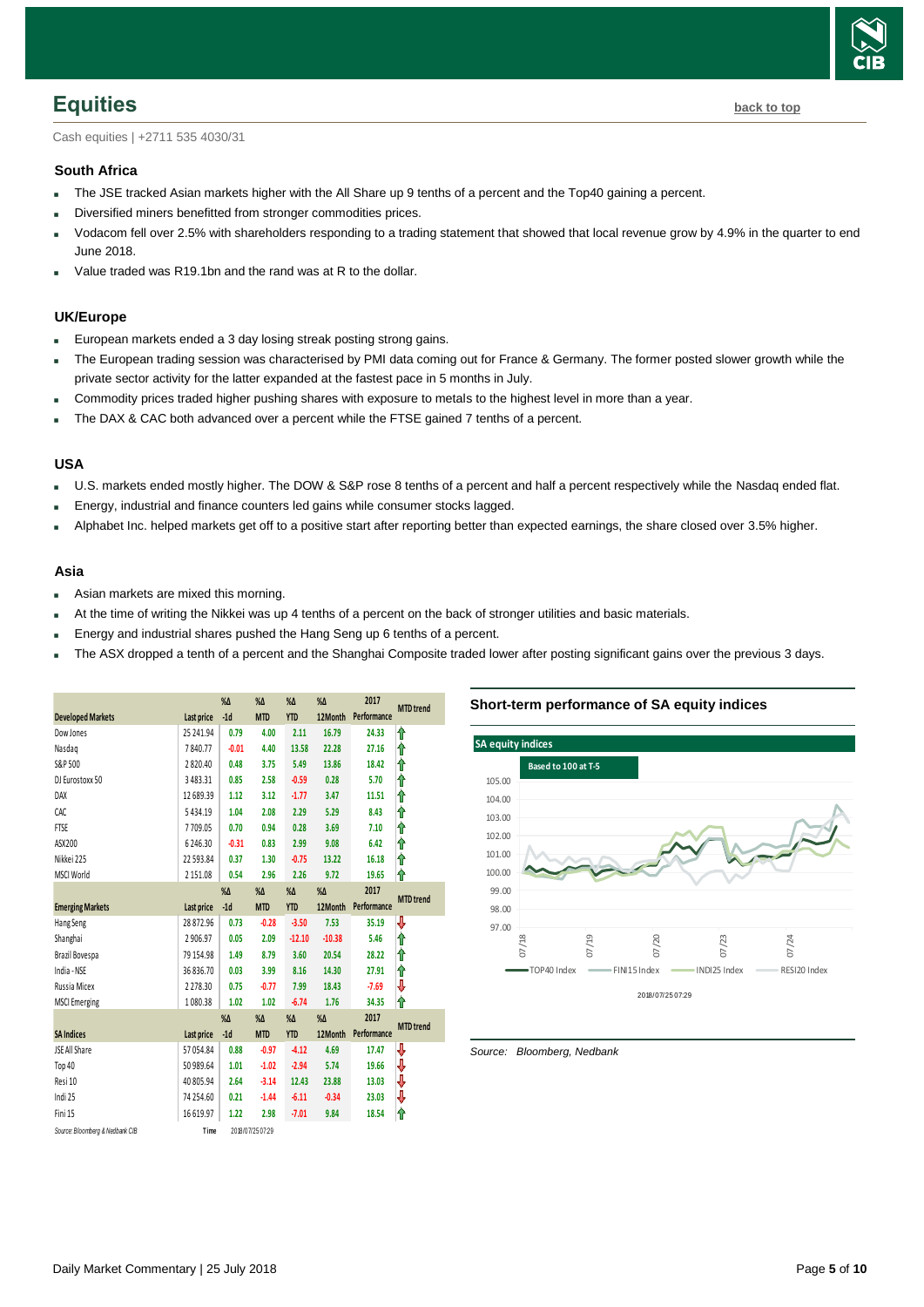# **JSE performance [back to top](#page-0-0) back to top**

Nedbank CIB Market Commentary | CIBMarketComm@Nedbank.co.za | +27 11 294 1753

|                                    |            | %Δ      | %Δ         | %Δ         | %Δ       | 2017        | <b>MTD</b> trend |
|------------------------------------|------------|---------|------------|------------|----------|-------------|------------------|
| Top40 constituents                 | Last price | $-1d$   | <b>MTD</b> | <b>YTD</b> | 12Month  | Performance |                  |
| ABG: Absa Group Ltd                | 162.26     | 1.34    | 1.42       | $-10.84$   | 10.38    | 7.05        | ⋔                |
| AGL: Anglo American Plc            | 295.10     | 4.33    | $-4.01$    | 15.44      | 47.88    | 29.43       | ⇩                |
| ANG: Anglogold Ashanti Ltd         | 106.53     | $-0.44$ | $-4.99$    | $-17.17$   | $-13.71$ | $-14.78$    | ⇓                |
| APN : Aspen Pharmacare Holdings Lt | 250.93     | 3.31    | $-2.82$    | $-9.57$    | $-9.74$  | $-1.62$     | ⇩                |
| BID: Bid Corp Ltd                  | 270.50     | $-0.16$ | $-1.75$    | $-10.13$   | $-12.14$ | 20.93       | ⇩                |
| BIL: Bhp Billiton Plc              | 297.02     | 3.92    | $-4.42$    | 18.55      | 30.00    | 11.95       | ⇩                |
| BTI: British American Tobacco Plc  | 694.46     | $-0.17$ | 0.37       | $-16.28$   | $-22.79$ | 6.38        | ⇑                |
| BVT: Bidvest Group Ltd             | 189.89     | 1.27    | $-3.61$    | $-12.93$   | 14.65    | 21.18       | ⇩                |
| CFR : Financiere Richemont-Dep Rec | 115.27     | $-1.88$ | $-0.89$    | 3.15       | 6.24     | 24.15       | ⇩                |
| CLS: Clicks Group Ltd              | 187.50     | 0.07    | $-4.59$    | 3.52       | 27.77    | 54.21       | ⇩                |
| CPI: Capitec Bank Holdings Ltd     | 946.62     | $-1.13$ | 9.06       | $-13.78$   | 12.43    | 58.44       | ⇑                |
| DSY: Discovery Ltd                 | 167.72     | 3.53    | 13.71      | $-9.83$    | 22.95    | 61.26       | ⇑                |
| FSR: Firstrand Ltd                 | 65.77      | 1.34    | 2.94       | $-2.20$    | 28.71    | 25.00       | ⇑                |
| GFI: Gold Fields Ltd               | 47.41      | $-1.23$ | $-3.64$    | $-12.37$   | $-3.05$  | 23.12       | ⇩                |
| GRT: Growthpoint Properties Ltd    | 26.04      | 0.77    | $-2.44$    | $-5.86$    | 5.43     | 6.59        | ⇩                |
| INL: Investec Ltd                  | 96.39      | 0.97    | 0.34       | 7.43       | $-2.67$  | $-1.57$     | ⇑                |
| INP: Investec Plc                  | 97.39      | 1.55    | $-0.24$    | 8.50       | $-2.32$  | $-1.52$     | ⇩                |
| LHC: Life Healthcare Group Holdin  | 24.09      | $-0.12$ | $-3.18$    | $-13.19$   | $-5.23$  | $-9.23$     | ⇩                |
| MEI: Mediclinic International Plc  | 91.93      | 1.40    | $-3.63$    | $-13.58$   | $-26.54$ | $-18.17$    | ⇩                |
| MND: Mondi Ltd                     | 360.19     | 1.18    | $-3.07$    | 17.61      | 10.13    | 14.66       | ⇩                |
| MNP: Mondi Plc                     | 360.94     | 1.40    | $-3.18$    | 18.19      | 10.32    | 14.14       | ⇩                |
| MRP: Mr Price Group Ltd            | 231.49     | 3.16    | 2.31       | $-5.46$    | 32.74    | 53.52       | ⇑                |
| MTN: Mtn Group Ltd                 | 104.67     | $-0.22$ | $-2.99$    | $-23.37$   | $-15.75$ | 5.08        | ⇩                |
| NED: Nedbank Group Ltd             | 270.75     | 1.55    | 8.48       | 5.72       | 27.92    | 6.16        | ⇑                |
| NPN: Naspers Ltd-N Shs             | 3419.90    | 0.86    | $-1.87$    | $-0.90$    | 19.57    | 69.72       | ⇓                |
| NRP : Nepi Rockcastle Plc          | 118.50     | 0.41    | $-3.23$    | $-44.51$   |          |             | ⇩                |
| NTC: Netcare Ltd                   | 26.74      | $-0.41$ | $-3.19$    | 6.32       | 6.87     | $-20.66$    | ⇩                |
| OMU: Old Mutual Ltd                | 28.81      | 1.84    | 3.67       |            |          |             |                  |
| RDF: Redefine Properties Ltd       | 10.61      | 1.05    | 1.14       | $-0.84$    | $-1.76$  | $-6.96$     | 1                |
| REM: Remgro Ltd                    | 214.00     | 1.53    | 4.75       | $-9.32$    | 1.42     | 4.19        | ⇑                |
| RMH: Rmb Holdings Ltd              | 78.82      | 1.35    | 4.00       | $-0.44$    | 27.27    | 18.13       | ⇑                |
| SAP : Sappi Limited                | 90.62      | 0.17    | $-0.96$    | 1.25       | 1.82     | 0.56        | ⇩                |
| SBK: Standard Bank Group Ltd       | 198.00     | 0.54    | 3.19       | 1.20       | 23.97    | 28.22       | ⇑                |
| SHP: Shoprite Holdings Ltd         | 208.66     | 1.05    | $-5.42$    | $-5.66$    | 4.05     | 27.89       | ⇓                |
| SLM: Sanlam Ltd                    | 71.74      | 2.41    | 2.38       | $-17.54$   | 6.90     | 36.30       | ⇑                |
| SOL: Sasol Ltd                     | 504.37     | $-0.12$ | 0.30       | 17.79      | 30.13    | 5.32        | ⇑                |
| SPP: Spar Group Limited/The        | 184.40     | 0.39    | $-0.55$    | $-9.31$    | 15.23    | 2.82        | ⇩                |
| TBS: Tiger Brands Ltd              | 331.44     | 1.20    | 0.01       | $-27.95$   | $-14.57$ | 16.65       | ⇑                |
| TFG: The Foschini Group Ltd        | 169.58     | 2.71    | $-2.54$    | $-14.06$   | 11.26    | 24.11       | ⇩                |
| TRU : Truworths International Ltd  | 78.85      | 1.28    | 2.07       | $-16.53$   | 4.05     | 17.70       | ⇑                |
| VOD: Vodacom Group Ltd             | 125.51     | $-2.60$ | 2.22       | $-13.85$   | $-30.22$ | $-3.27$     | ⋔                |
| WHL: Woolworths Holdings Ltd       | 51.90      | $-1.80$ | $-6.40$    | $-20.53$   | $-17.94$ | $-9.09$     | ₩                |
|                                    |            |         |            |            |          |             |                  |

*Source: Bloomberg & Nedbank CIB* **Time**

2018/07/25 07:29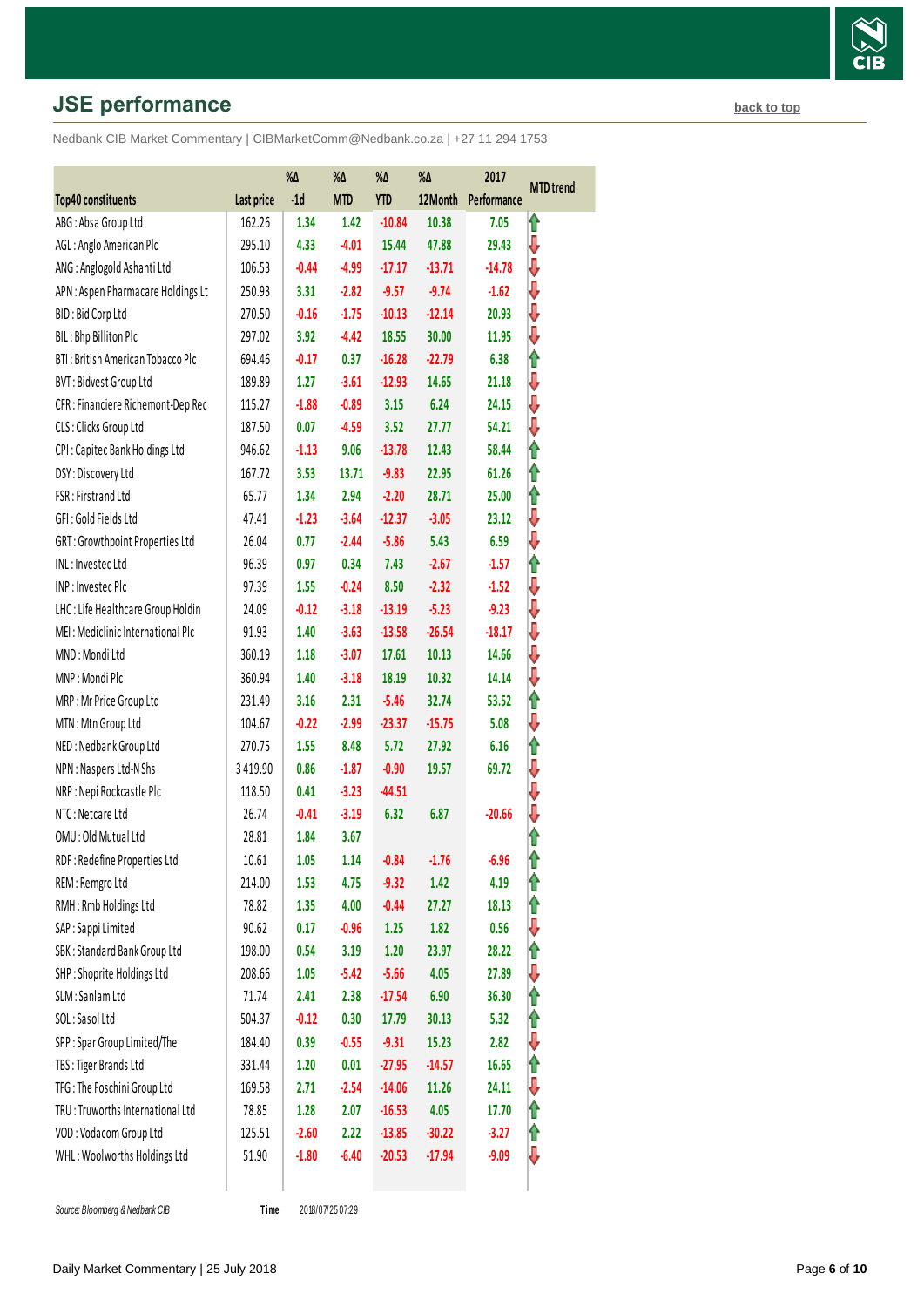

# <span id="page-6-0"></span>**Economics [back to top](#page-0-0)**

Nedbank CIB Market Commentary | CIBMarketComm@Nedbank.co.za | +27 11 294 1753

#### **SA**

- The SARB's leading indicator remained unchanged at 105.9 index points in May, despite six subcomponents posting gains and four having declined over the month.
- This would imply that the negative drivers were significantly meaningful in eroding all the gains made by the positive contributors. A narrower interest rate spread, greater number of hours worked in the manufacturing industry, and the increased number of building plans passed were some of the major positive drivers of the leading index. We also saw the average leading indicators of SA's major trading partner countries improving. This would imply that trade patterns may improve commensurately in coming months. Vehicle sales and money supply growth picked up, rounding up the list of positive drivers.
- On the negative side, employment prospects deteriorated as the number of job advertisements eased, along with the business confidence index, order volumes in the manufacturing industry and commodity prices declined.

**Synopsis: The SARB's leading indicator rallied sharply in 2016 and 2017, and has paused since the start of 2018, as if waiting for some meaningful direction. This is concerning because the leading index is quite accurate in predicting economic activity over the next three quarters. As a result of the result decline in the index, we could see growth remain under pressure in 2018, with significant downside risks, in our opinion.** 

#### **Leading index remains benign after recent surge**

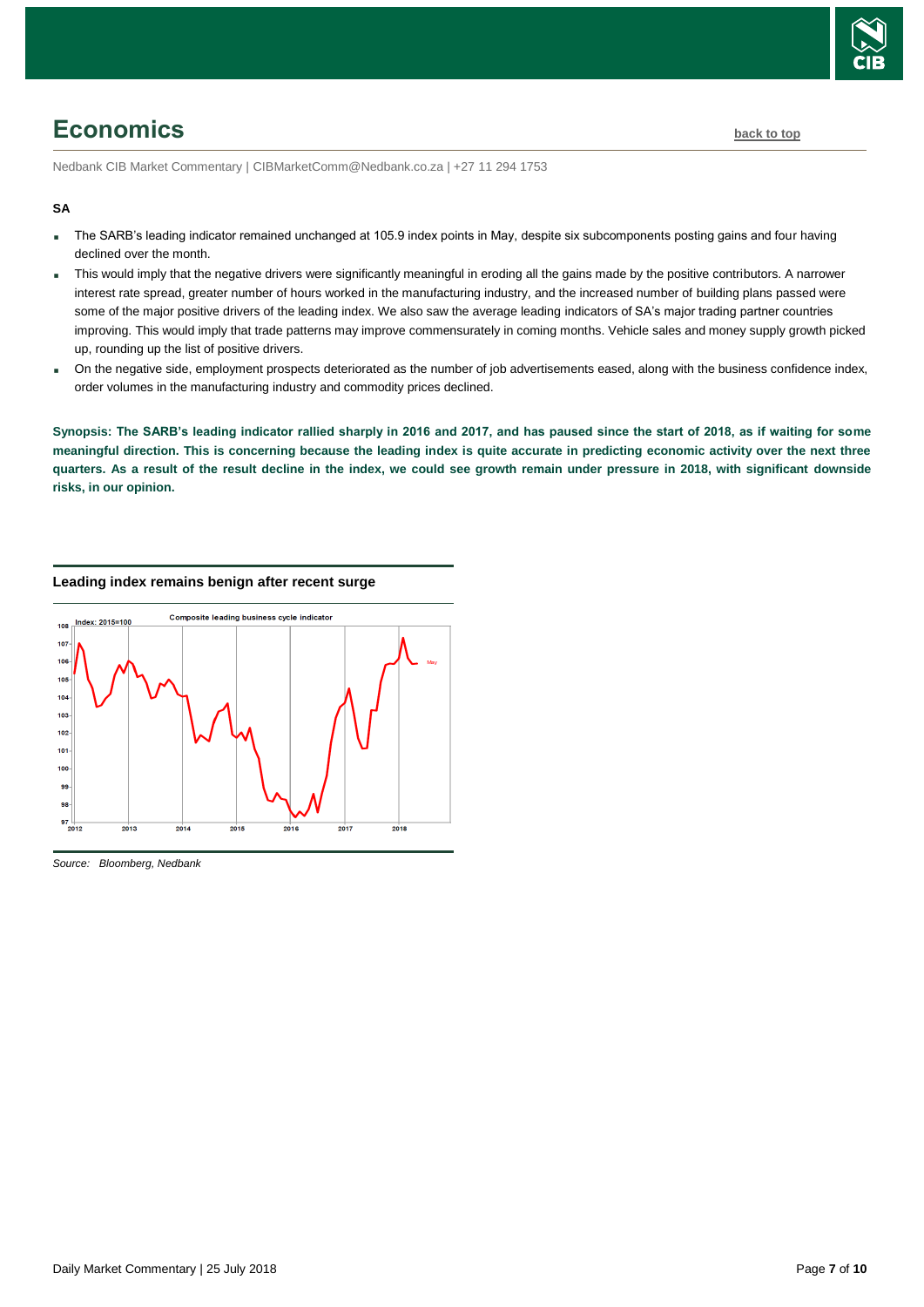

# <span id="page-7-0"></span>**Economic calendar [back to top](#page-0-0) back to top**

Nedbank CIB Market Commentary | CIBMarketComm@Nedbank.co.za | +27 11 294 1753

|                   | Country Event |                                      | Period        | Survey    | Actual                   | Prior    | <b>Revised</b> |
|-------------------|---------------|--------------------------------------|---------------|-----------|--------------------------|----------|----------------|
| 24-July           |               |                                      |               |           |                          |          |                |
| 02:30 AM          | JN            | Nikkei Japan PMI Mfg                 | <b>JULP</b>   |           | 51.6                     | 53.0     |                |
| 07:00 AM          | JN            | Leading Index CI                     | <b>MAYF</b>   |           | 106.9                    | 106.9    |                |
| 09:00 AM          | SA            | Leading Indicator                    | MAY           |           | 105.9                    | 105.9    |                |
| 09:30 AM          | GE            | Markit Germany Services PMI          | <b>JULP</b>   | 54.5      | 54.4                     | 54.5     |                |
| 09:30 AM          | GE            | Markit/BME Germany Manufacturing PMI | JUL P         | 55.5      | 57.3                     | 55.9     |                |
| 10:00 AM          | EC            | Markit Eurozone Services PMI         | <b>JULP</b>   | 55.1      | 54.4                     | 55.2     |                |
| 10:00 AM          | EC            | Markit Eurozone Manufacturing PMI    | <b>JULP</b>   | 54.7      | 55.1                     | 54.9     |                |
| 03:45 PM          | <b>US</b>     | Markit US Services PMI               | <b>JULP</b>   | 56.3      | 56.2                     | 56.5     |                |
| 03:45 PM          | US            | Markit US Manufacturing PMI          | JUL P         | 55.1      | 55.5                     | 55.4     |                |
| 04:00 PM          | US            | Richmond Fed Manufact. Index         | JUL           | 18        | 20                       | 20       | 21             |
| 25-July           |               |                                      |               |           |                          |          |                |
| 10:00 AM          | EC            | M3 Money Supply YoY                  | <b>JUN</b>    | 4.00%     | $\overline{\phantom{a}}$ | 4.00%    |                |
| 10:00 AM          | GE            | <b>IFO Business Climate</b>          | <b>JUL</b>    | 101.5     |                          | 101.8    |                |
| 10:00 AM          | GE            | <b>IFO Current Assessment</b>        | JUL           | 104.9     |                          | 105.1    |                |
| 10:00 AM          | GE            | <b>IFO Expectations</b>              | <b>JUL</b>    | 98.3      | $\overline{\phantom{a}}$ | 98.6     |                |
| 04:00 PM          | US            | New Home Sales                       | JUN           | 668k      |                          | 689k     |                |
| 04:00 PM          | US            | New Home Sales MoM                   | JUN           | $-3.05%$  |                          | 6.70%    |                |
| 26-July           |               |                                      |               |           |                          |          |                |
| 11:30 AM          | SA            | PPI YoY                              | <b>JUN</b>    | 5.20%     | $\overline{\phantom{a}}$ | 4.60%    |                |
| 01:45 PM          | EC            | <b>ECB Deposit Facility Rate</b>     | <b>JUL 26</b> | $-0.40%$  | $\overline{\phantom{0}}$ | $-0.40%$ |                |
| 01:45 PM          | EC            | <b>ECB Main Refinancing Rate</b>     | <b>JUL 26</b> | 0.00%     | $\overline{\phantom{a}}$ | 0.00%    |                |
| 01:45 PM          | EC            | <b>ECB Marginal Lending Facility</b> | <b>JUL 26</b> | 0.25%     | $\overline{\phantom{a}}$ | 0.25%    |                |
| 02:30 PM          | US            | Wholesale Inventories MoM            | <b>JUNP</b>   | 0.30%     | $\overline{\phantom{a}}$ | 0.60%    |                |
| 02:30 PM          | US            | Cap Goods Orders Nondef Ex Air       | JUN P         | 0.5%      | $\blacksquare$           | 0.3%     |                |
| 02:30 PM          | US            | <b>Durables Ex Transportation</b>    | <b>JUNP</b>   | 0.50%     | $\overline{\phantom{a}}$ | 0.00%    |                |
| 02:30 PM          | US            | <b>Durable Goods Orders</b>          | <b>JUNP</b>   | 3.0%      |                          | $-0.4%$  |                |
| 02:30 PM          | US            | Advance Goods Trade Balance          | JUN           | USD-66.8b |                          | 00:00    |                |
| 05:00 PM          | US            | Kansas City Fed Manf. Activity       | JUL           | 25.0      |                          | 28.0     |                |
| 27-July           |               |                                      |               |           |                          |          |                |
| 03:30 AM          | CH            | Industrial Profits YoY               | JUN           |           | $\overline{\phantom{a}}$ | 21.10%   |                |
| 02:30 PM          | US            | Core PCE QoQ                         | 2QA           | 2.15%     |                          | 2.30%    |                |
| 02:30 PM          | US            | GDP Annualized QoQ                   | 2QA           | 4.20%     |                          | 2.00%    |                |
| 02:30 PM          | US            | Personal Consumption                 | 2QA           | 3.00%     | $\overline{\phantom{a}}$ | 0.90%    |                |
| 04:00 PM          | US            | U. of Mich. Sentiment                | <b>JULF</b>   | 97.1      |                          | 97.1     |                |
|                   |               |                                      |               |           |                          |          |                |
| Source: Bloomberg |               | 2018/07/25 07:19                     |               |           |                          |          |                |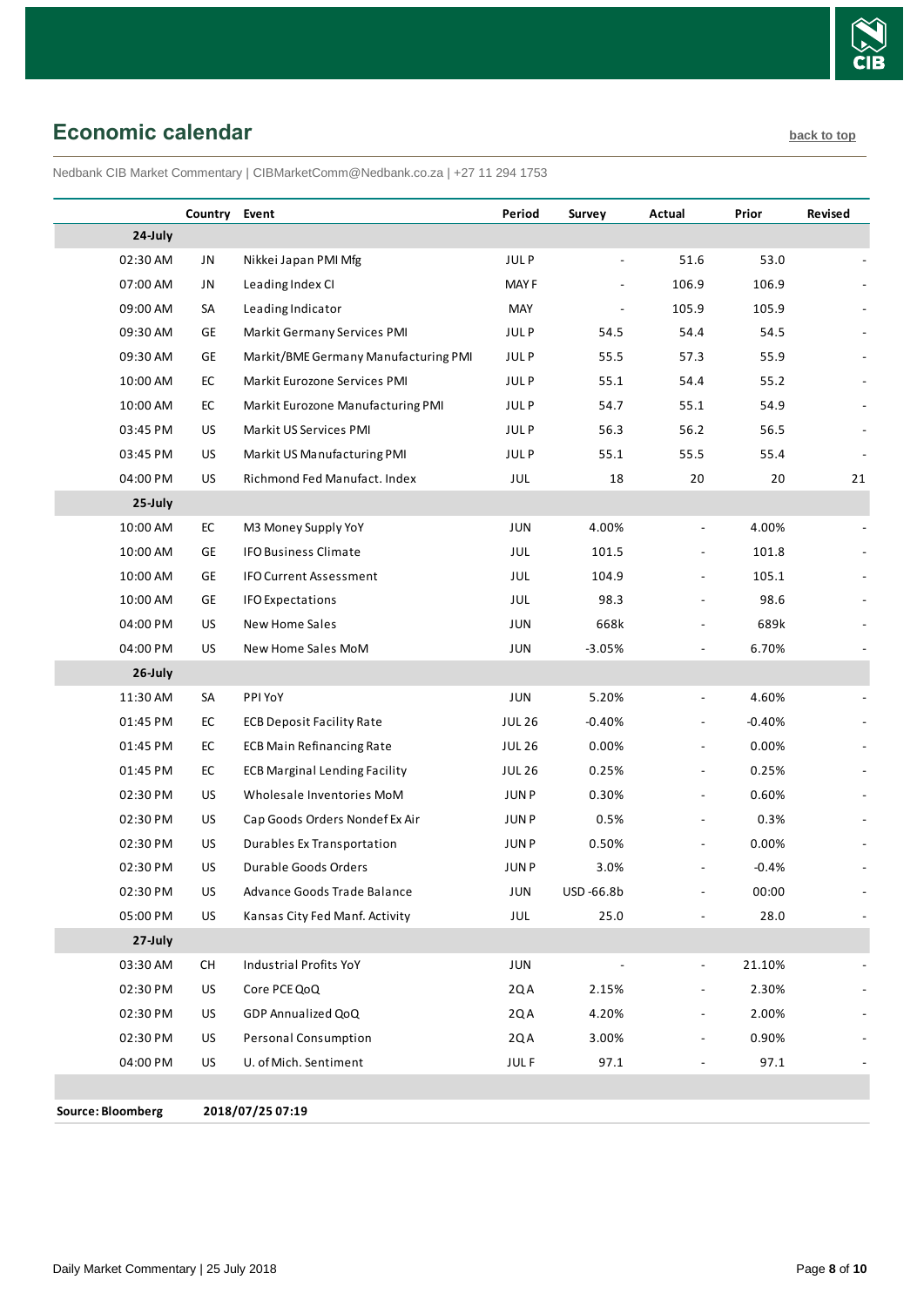

# <span id="page-8-0"></span>**Contacts**

**Treasury: Economic Analyst Reezwana Sumad** (011) 294 1753

**ALM Portfolio Management** (011) 535 4042

**Equities Sales and Distribution** (011) 535 4030/31

**Forex Institutional Sales Desk** (011) 535 4005

**Interest Rate Swaps & FRA's Trading** (011) 535 4004

**Money Market Institutional Sales Desk** (011) 535 4008

**Bond Trading** (011) 535 4021

**Forex Business Banking Sales Desk** (011) 535 4003

**Forex Retail Sales Desk** (011) 535 4020

**Money Market Business Banking Sales Desk** (011) 535 4006

**Non Soft & Soft Commodities Trading** (011) 535 4038

**Credit Derivatives**  (011) 535 4047

**Forex Corporate Sales Desk** JHB (011) 535 4002; DBN (031) 327 3000; CTN (021) 413 9300

**Inflation Trading** (011) 535 4026

**Money Market Corporate Sales Desk** JHB (011) 535 4007; DBN (031) 327 3000; CTN (021) 413 9300

**Preference shares desk** (011) 535 4072